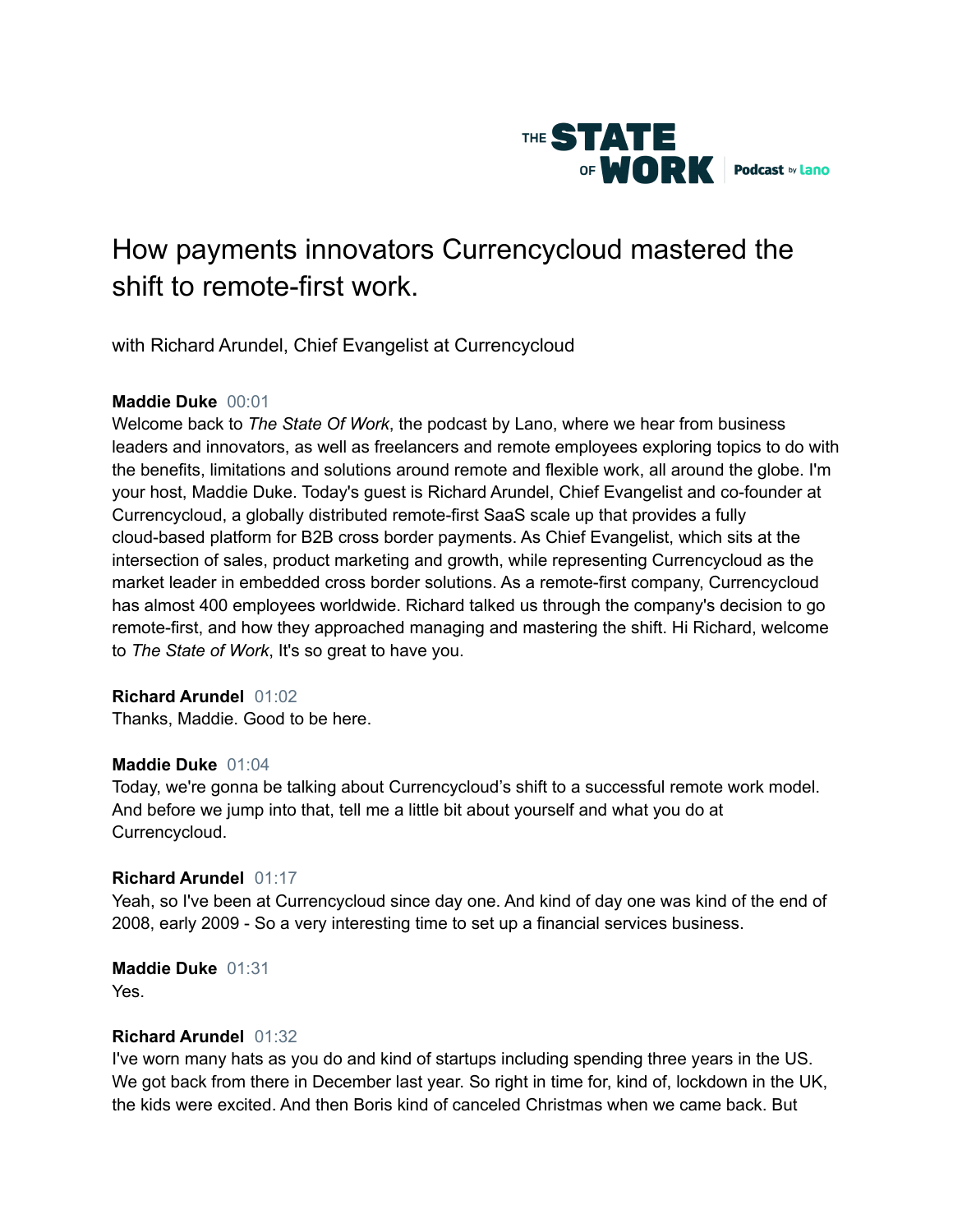that's okay. And as I said, many hats. And my current title is Chief Evangelist at Currencycloud, a title that was I think coined in Silicon Valley. And there've been some interesting Chief Evangelists, kind of, Guy Kawasaki is one of the better known for his time at Apple. But actually, my role at Currencycloud is slightly different. And whilst there is an external element to what I do, I actually spent a lot of my time kind of internally at the, I guess, the cross section of our kind of go-to market function. So product, marketing, sales - I have a sales background. But I have a, I guess, a perspective, a unique perspective in the business of everything that's going on, on that kind of go-to market front, and kind of talking to the business around what we're doing, where we're doing it and putting a kind of an external lens on that as well.

#### **Maddie Duke** 02:38

Now, Currencycloud is spread across a few different countries, maybe if we could grab a quick, quick intro into what you're doing and where the company is based, and how it's all kind of operating around the world, just to get a good sense of that before we go a bit deeper.

#### **Richard Arundel** 02:53

Yeah, of course. So we position ourselves as the experts in simplifying business in a multi currency world. That's our marketing strapline. What does that mean? Effectively we're cross border payments infrastructure. So we are, I guess, an enabler. So we didn't go direct to market - we service other Fintechs, FX companies, banks, all who want to offer cross border payments or an FX service to their customers, as we know cross border payments or foreign exchanges are inherently difficult. And we kind of abstract those complexities and kind of sell them as a suite of APIs for our customers to get a, you know, a better cross border service for their customers. So the likes of, kind of, Revolut, like Monzo. Starling Bank, people have heard those people in the UK...

#### **Maddie Duke** 03:43

...and also companies like Lano.

## **Richard Arundel** 03:45

Yeah. And also companies like Lano, of course. And that's actually I think that's an interesting, the, the, how the industry has changed. Because the Revolut and Starlings of the world were set out to provide a financial service, I think someone that Lano probably didn't set up, and maybe they did, but people in this space, ultimately offering kind of HR/payroll type businesses, you wouldn't traditionally view that as a as offering a kind of a cross border payment service, or going to market like that. But this whole rise of embedded finance over the last couple of years, has been really exciting. We can come onto that later. But we have lots of customers like that, in this space. And as such that that kind of talks to us, you know, our growth and where we are with we were set up in the UK, I guess our headquarters are here in the UK. But like most people at the moment, we are, we have about 420 offices around the world because we have about 420 employees - that we have physical office office space in London, in Cardiff, in New York, in Amsterdam, and now in Singapore. So across three or four jurisdictions.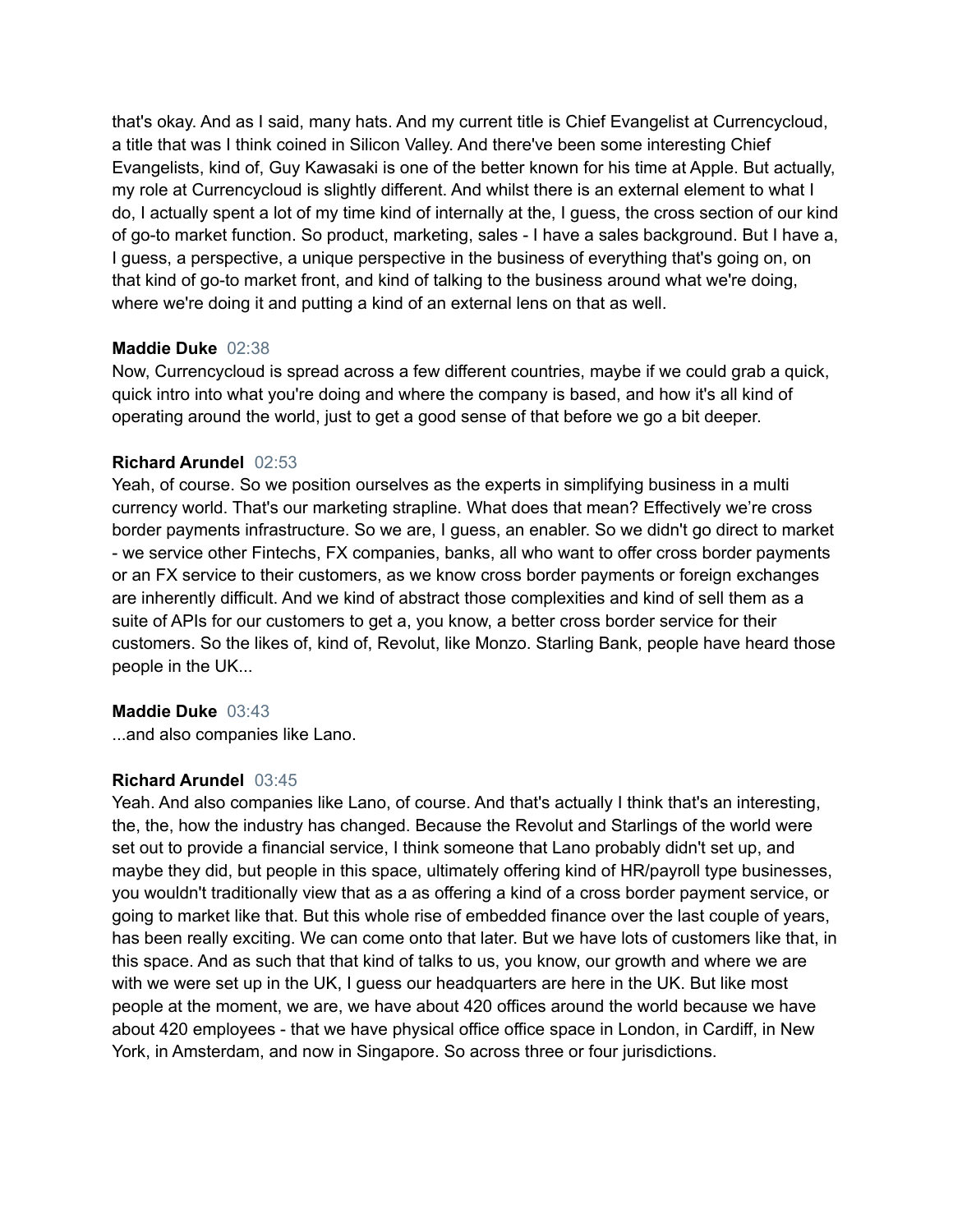#### **Maddie Duke** 04:49

And, are you finding that people are using those offices still? And is the plan to continue to run those offices or are you moving towards a fully remote model?

## **Richard Arundel** 05:00

No. So we took the decision and it was Thursday, the 12th of March in 2020. We did a trial work from home day because everything was going to go on and nobody knew what was happening in the world.

## **Maddie Duke** 05:15

And was that company wide?

## **Richard Arundel** 05:20

Yeah, company wide. So across all our offices, and we said, let's see if we can do this. Friday, 13th of March, we hit the button and said: we're doing this. So the Thursday was a trial and the Friday, yeah it was, it was a risky day. And it sticks in your memory, right?

## **Maddie Duke** 05:31

Yeah, absolutely.

## **Richard Arundel** 05:32

But so we said, we want to be a remote first business, not a remote business or remote first business, we will keep our brick, you know, our brick and mortar offices. And they have been used, I think, probably by at least one person pretty much throughout. But what we've found is that office space is really important to a lot of people as a collaboration environment, right?

## **Maddie Duke** 05:53

So yeah, for sure. I mean, we were speaking, I was just speaking to someone on a recent episode as well about that it can sometimes do differ depending on obviously, your personal circumstances at home, and what kind of equipment and space you've got access to as well as your personality and how you like how you work, whether you do excel kind of working alone, or whether you are really a collaborative person. And this kind of brings me to at the end of 2020, Currencycloud announced an investment of 1.5 million pounds into this remote-first working model. And I know there were some things like a stipend for staff to spend on upgrading what they've got at home. And could you share a bit more about that and how that money like what, what the intention of that is? And how that's been executed over the last almost 12 months, I guess?

## **Richard Arundel** 06:41

Yes, I think you could probably break it down into, kind of, three categories. The first was that stipend for people where they could expend a certain amount of money to basically upgrade their systems. I mean, I was one of these people at the time, I was in New York, and I was working from I think my wife's dresser, in the corner of the bedroom with like an old kitchen chair. And I think we quickly realized that we were going to be in this new way of working, you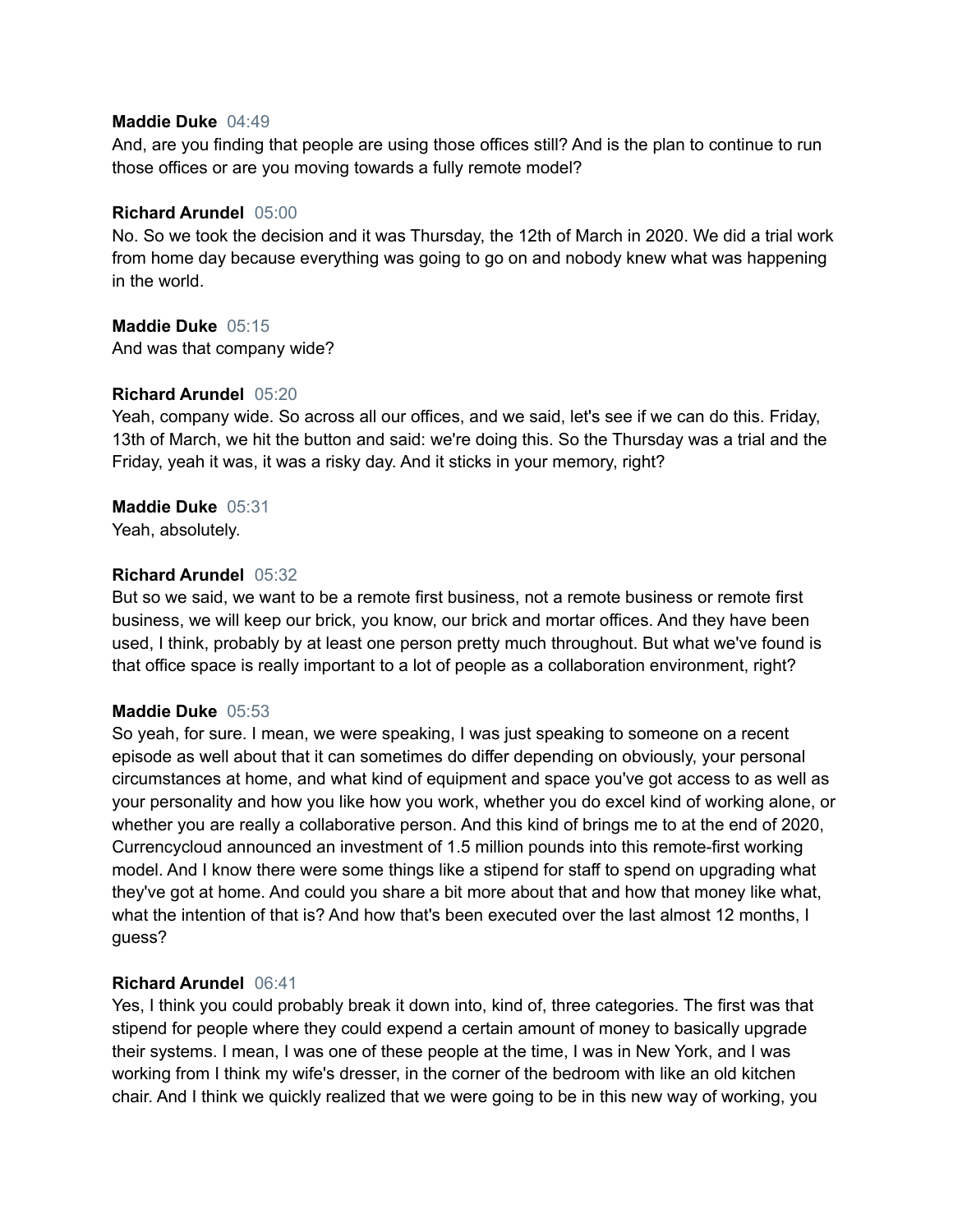know, full time. So we said it, some people need to upgrade. So that's the first kind of use of that check. And we distributed certain office equipment where we could, the delivery of chairs and some of the screens in the office that we knew we weren't going to get to use. But I think it was important to understand we had to address that. Then we kind of looked at the cost of I guess benefits. We said, so how do we think about changing benefits? And that's an ongoing process, I think, is how do we kind of change our benefits packages, they're going to really kind of drive efficiency on a remote working basis. And then, I think, and along with those benefits, we put on, kind of, various classes for people got external speakers. And I think the concept of kind of mental health and wellbeing and benefits around that is now more commonplace. But I think we kind of jumped into that, into that relatively relatively early. And as an aside, it doesn't cost us anything. But we also introduced the concept of mental health days, which I think is quite important. We set them at once a month. Yeah, yeah, it's becoming more commonplace. And I think there's a bit of work to do, you know, mental health day is not like an extension to your holiday, you don't get an extra Monday after a bank holiday. And the supporters talk about this as well, in every year, how do you use your mental health? And I think, again, I didn't cost us anything. And actually, I think we, you see you've reaped the benefits in your employees' mental health. And wellbeing.

#### **Maddie Duke** 08:32

Yeah, for sure, there's plenty of research there, I think with the way that you treat your employees and how, obviously how well they are not just physically but mentally, they're going to be working better on the days that they aren't. I was gonna say in the office, but I meant, like, figuratively speaking in the office..

#### **Richard Arundel** 08:44

...wherever they are, yeah. And then the third thing we did is we allocated a portion of the money to updating our actual physical office space for a much more collaborative environment. So there were certain things we decided to do in terms of, kind of, social distancing guidelines and where I think our London office could accommodate 140-150 odd people - don't quote me on that - we kind of reduce that to around, kind of, 80 seats for people to go in. But we changed it. We introduced we brought in pods, we brought in kind of wider collaboration areas, and just updated the Cardiff office, and New York is on the list as well to do. Just so when you come into the office, we have this concept of you know, don't don't commute to compute. Don't just come in and sit at a desk and plug yourself in.

#### **Maddie Duke** 09:31

I love that.

#### **Richard Arundel** 09:32

Yes, it's quite a good phrase. And I think it really works and different people you'll go to, like you said, you go into the office for different reasons. You might just not you know, if your mum comes and knocks on your door and offers you another cup of tea whilst you're on a call, you just can't handle it. So you have to get out of there. And as much as I love my kids, you know, kind of 3:30 when they come in from work it's like every day, you know I'm on a call? And you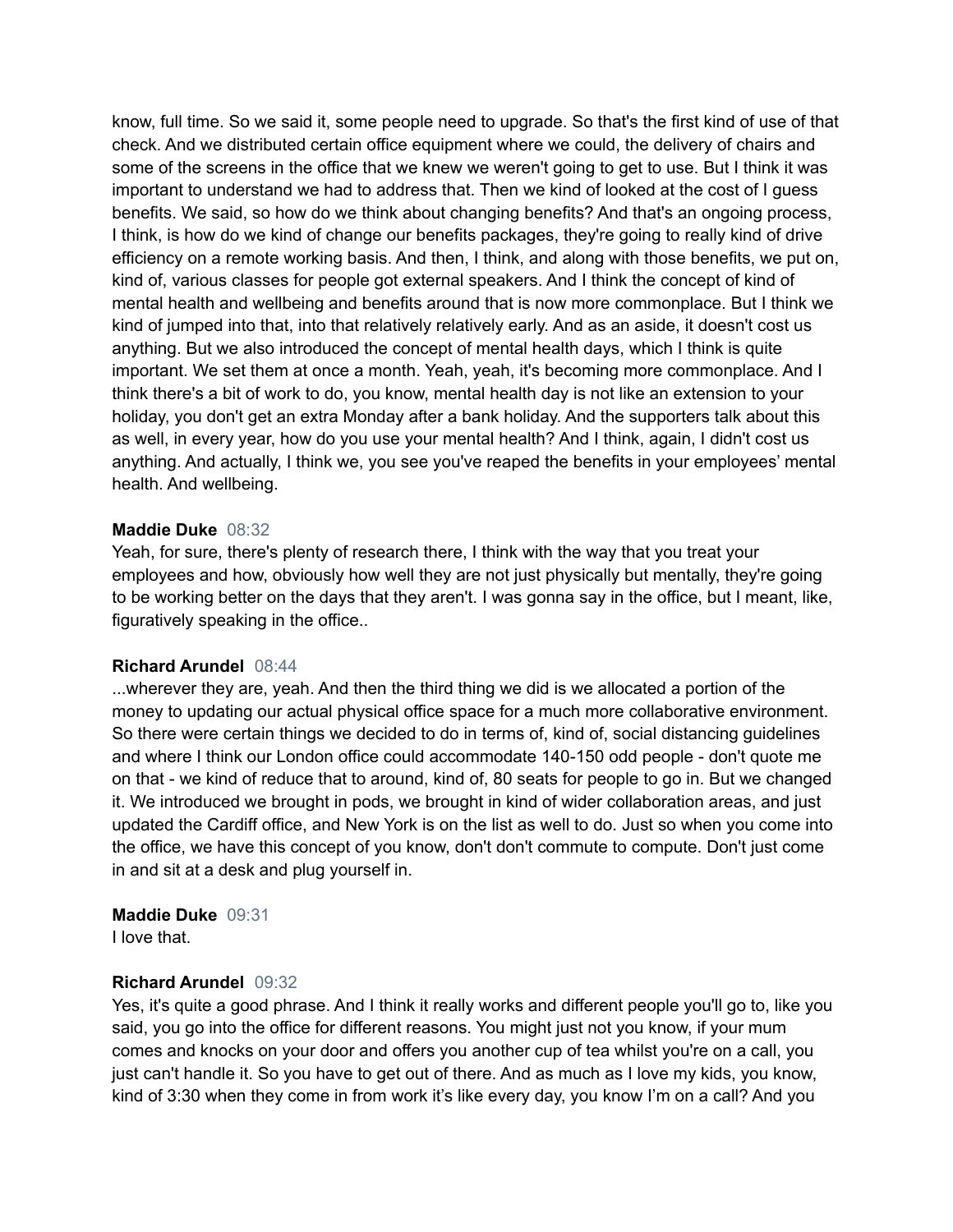know you're sharing, you know, you're sharing an apartment with some friends, and you're competing for couch space and bandwidth. So some people just want to be in the office, but others actually use it as a chance to see people again, see actual people in 3D. And you know, I changed my days going into the office, I see different people. So I'm not just part of like the Wednesday club or the Thursday crew. And I just think in, certainly in our business and other business, I know you, there's still a lot of learning through osmosis. And it's, and it's hard to do that kind of asynchronously. So I think when you're just in the office, when you're just hearing stuff, and I just think you're learning a lot more, suddenly our opinion anyway, so.

## **Maddie Duke** 10:37

Yeah, I think I've for sure, I think there's definitely something that I personally would agree with that as well. Being around other people can be really inspiring. And just some of those office side conversations that you have, as you quickly pass, someone can trigger an idea that changes your day or whatever. Yes, so along with, kind of, redesigning these office facilities and thinking of the office as a collaborative space and the home as maybe more of an individual working space, or however people do need to use these different spaces. Are you also looking at flexible, like kind of more flexibility in terms of time and the way people work?

## **Richard Arundel** 11:15

Yeah, I think the new way of working has certainly put a lens on it, I think previously, we were ready to be flexible. And you have to be across, kind of, multiple time zones. And so I think that flexibility was always there. But certainly kind of this kind of pandemic fueled flexibility is something that we were conscious of. And, it's in our ways of working anyway. So the way we set up a lot of our businesses, especially in the go to market functions, is kind of what we call them pods, they're kind of small, cross functional, teams of kind of specialists around industry segments. And there's a huge amount of flexibility there is but it's all based on kind of trust in who you're working with. And kind of some peer to peer accountability. So know if someone's got, if you've set out you've got a common shared set of goals that you're working towards. And you trust that, you know, if we work in a team together, I say, listen, Maddie is going to do her job by this deadline. If she's got to take an hour or two in the middle of the day to do whatever she needs to do. She wants to go for a run, if she needs to pick up kids at least do whatever, that's fine. And we encourage an environment and we foster an environment of talking about that. And I think certainly, the pandemic but also the way we've structured ourselves in these cross functional teams really helps them and we call it and we talk a lot about its organizational health is really what it is.

## **Maddie Duke** 12:37

Sounds like, sort of taking, taking into account that we're each individuals with lives beyond work, and how that can kind of merge and fit.

## **Richard Arundel** 12:45

We're all individuals, but Zooms or Hangouts, they're pretty intrusive into your life. They have backgrounds...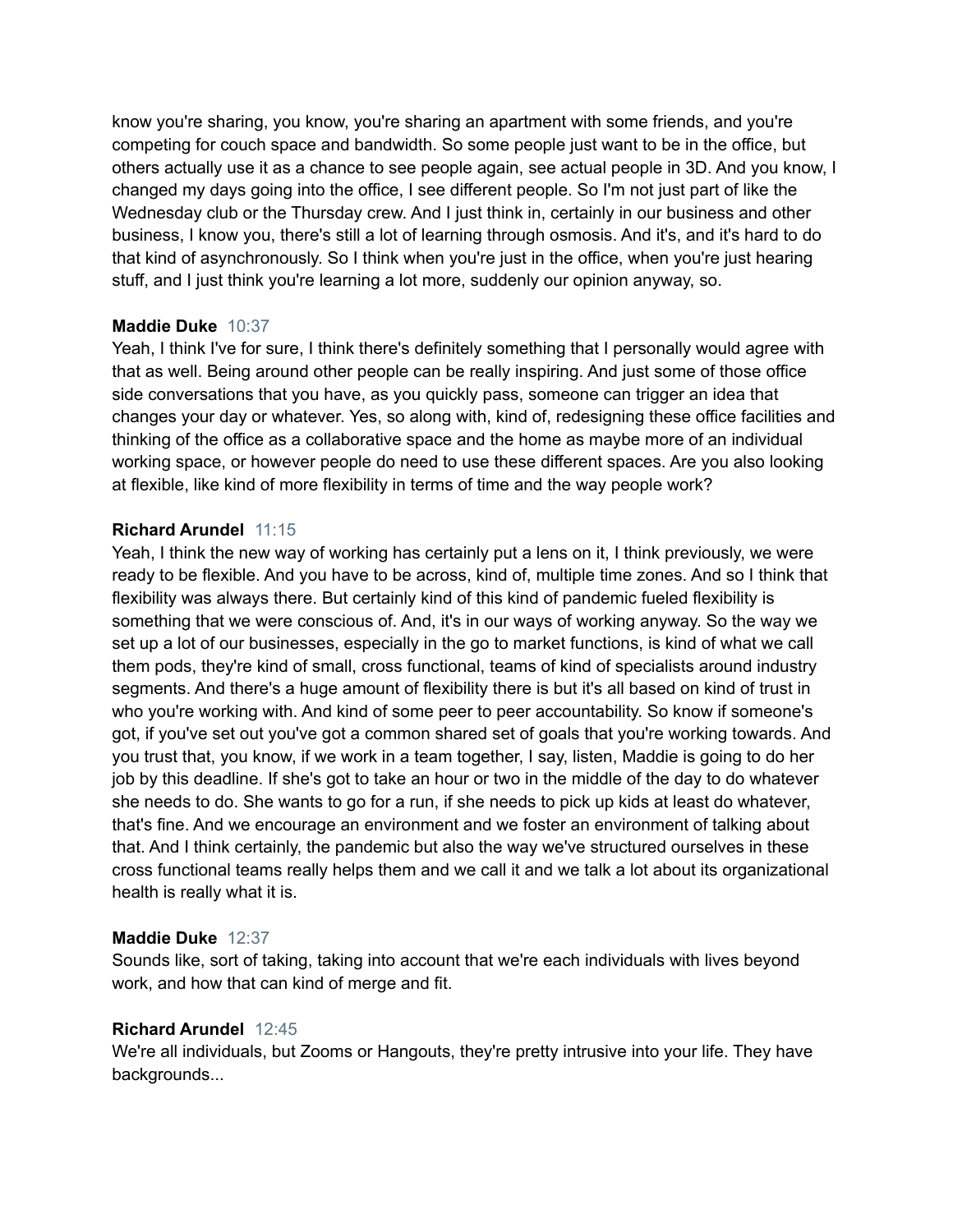#### **Maddie Duke** 12:54 Yes

## **Richard Arundel** 12:55

but I actually don't bother having a background and you can see all my like kids out there on my pictures.

**Maddie Duke** 12:58 Yeah nor do I - mine are all plants.

#### **Richard Arundel** 12:60

But that's the thing. I think in the initial stages, everybody was like, Oh, should I put up like a white screen? And do I need to go and tidy up behind me. And if I've got a bit of a messy living room and a messy bedroom, then I'll do my best to understand. But I think now people are more comfortable. And saying this is life.

## **Maddie Duke** 13:14

Yeah.

## **Richard Arundel** 13:15

And there's a lot written about this as well. And there's kind of evidence that in giving people this autonomy, driven by a sense of purpose or a set of goals, actually is really, really good for productivity. And we've seen that, you know, we've seen actually, it's amazing how you say listen, you hire smart people who care, you let them get on with it. And kind of management is really there to support them. That's kind of what it is. And yeah, we've seen real benefits in that. And I think it just, it just makes for a much more enjoyable environment. When you're not saying I've got I've got to be at my desk between nine and five, eight and six, whatever it may be. I've got to have it…. always on, this concept of always on. But yeah, it's fascinating.

#### **Maddie Duke** 14:04

With this shift to remote first, have you also seen globally more collaboration, like, you know, because people are on Zoom calls or whatever it is, however you connect any way, are you able to kind of do a lot more international collaboration between the teams?

## **Richard Arundel** 14:18

Yeah, we have I think, I think actually, the move for a company wide remote first has been better for our, for all the regions and I speak personally about being in the US where sometimes it was hard, even down to meeting behaviors. Because if I was the only person on the screen in the room, then it's easy to forget. And I've had general examples of I've had to hold, kind of, a piece of paper up to the screen just saying you know, can you can you be quiet please? Because they're just ignoring. And I think, so the remote first environment if and that's not just international, that's anybody because we still have people who were employed as remote workers in the New York office where people on the West Coast and in the UK with some people who are remote. So, yeah, I think that's been good. I think the one thing we've had to work on,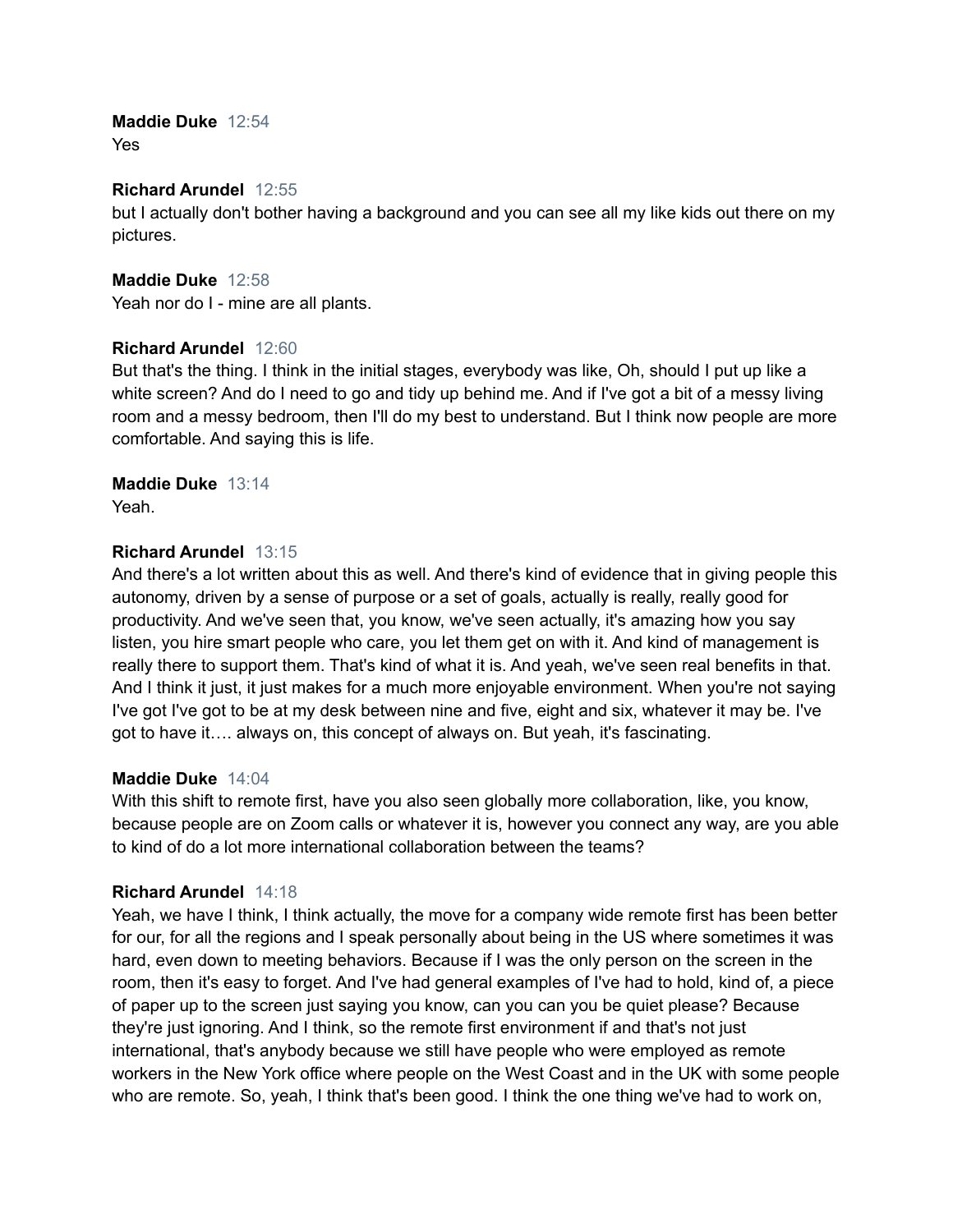and a lot of people had to work on, is because you get used to being kind of remote and you know, wherever you're sitting, you are kind of, you're always accessible. Then we've got a set, we've got customers and employees out, out east, in, in our Singapore office. And that can be intrusive, you know, do you have to answer a question from them, the minute you wake up, and if you do, you can be working from 6am. And then, you know, to your West Coast/US team at 10/11pm. And that's not healthy. So you've got to find that balance. But I think what it's also encouraged people to do is, you know, consume information a lot more kind of asynchronously. So people will become experts of that and writing stuff down. I'm still not perfect at this. And any of my team looking at this is probably going to say: No, you're not. But the benefits of that have been really, really important. And as you get better at that, then obviously that's going to benefit all the people who are in different regions.

## **Maddie Duke** 16:12

Build and grow your global team with Lano. Companies that want to hire talent in a country where they don't have a business presence or legal entity can use Lano's all in one platform to compliantly hire remote, full time employees or freelance talent in over 150 countries find out more lano.io.

What are some of the other challenges of maintaining or managing a shift of culture when you're also shifting this kind of model of work or setup?

## **Richard Arundel** 16:44

I think it's new, it's new for a lot of people, there are plenty of companies who've always been remote. But I think for companies who kind of built a culture, and by culture is kind of instilled beliefs and beliefs and behaviors. But when you used to do that kind of face to face, and you suddenly went to an either fully remote or, kind of, hybrid, kind of, model, I think we're still new, we still have 18 months in we're all finding our feet. And I don't think anybody is an expert at it yet. So there's always going to be challenges at the moment, I guess, our challenges. Now, because half, the company might want to go back two times a week, three times a week, half the company, a third of the company never want to go back to the office, a third of the company kind of like this maybe once every two weeks approach. So it's striking that balance. And then I think one of the biggest challenges that I've seen both Currencycloud and across the industry is, is how you train and coach your managers, because this is new to them. And then there's less kind of one to one time. And some people have been coached and trained to having kind of physical one to one meetings and reading the signals from your team. And especially when you're understanding things like stress and mental health. But I think doing that in 2D is a different skill set altogether. And it's when you kind of, you know, when you bring people together, what locators should you have like weekly meetings, monthly meetings? Can you enforce that? You know, what about your colleague that decided to up sticks from London and moved up to Scotland? What are you going to do? You're going to pay them to come back? And there's no rules? No guidelines at the moment around that. What are best practices? Yeah, that's what we've tried to work hard on our guesses is the management layer. Anybody managing people who, and me personally, I used to when my direct reports, I used to love seeing them, and interacting with them be at a team meeting or one on one. And learning those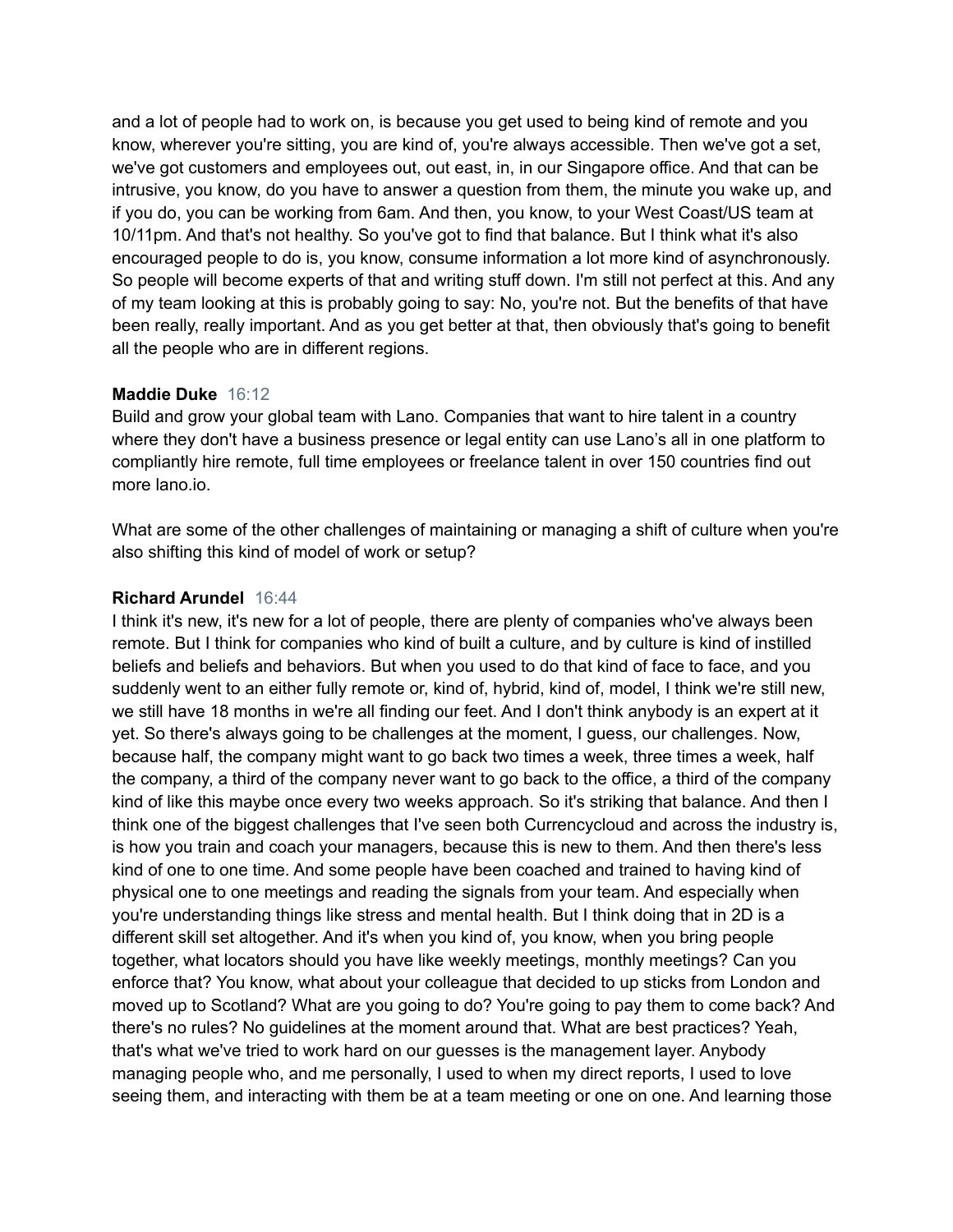skills to do it in a kind of remote environment. How often do you do it? You know, what are these check ins and meeting behaviors? We worked a lot about meetings and, and making meetings effective. Because I think the default in a remote environment is to stick an hour in with someone.

**Maddie Duke** 18:50 Yes.

#### **Richard Arundel** 18:51

Then suddenly a meet - I don't know what your calendar is right. But suddenly it's like, when when do I When do I get the toilet, let alone take lunch?

**Maddie Duke** 18:57 Yeah.

## **Richard Arundel** 18:58

And it's understanding of what could meetings look like? And say yes, I think that's probably the biggest challenge that we face. I think it probably is quite common. And then going back to your point around you, forcing people or convincing them that they don't always have to be on they need to take their breaks, it's okay to take an hour. Because you do that probably in London, you know, go for a walk. And I'm really bad at this because you get stuck. And I've got a free hour, speak to this person or do this piece of work or think to step away. Because, you know, it's a mental thing but physically you become really sedentary and you need to get up and move.

## **Maddie Duke** 19:37

Especially, you know, given the broader context of this also having all happened for a lot of companies during a global pandemic. And so for a lot of the time there's kind of this almost dulled trauma or worse, you know, of like, well, there's been parts of this time that we've actually had to stay home and, you know, you want people to still feel happy to be at home. not stuck there. And yeah, encouraging movement, encouraging interactions that are not work related, you know. You did mention you've got a couple of employees in Currencycloud that are actually remote. And maybe we're even prior to this shift to remote first, is that something now that you're seeing as an option? Like, if everyone's kind of in their own home office, as a default? Does that also then open up the possibility of hiring someone that lives beyond those locations where you've got physical offices?

## **Richard Arundel** 20:31

Yes, there's a simple answer, we're working through that there are really, when you get into it, there are certain kind of tax implications, depending on where we're not just going to, but for the employees, right. But there are plenty of businesses out there who can help companies like us. Like everybody, we're looking at this as suddenly the world of talent has opened up. And it's not just current employees, but it is it's great for current employees to have that flexibility. And maybe they were thinking about moving to the Cotswolds. But you know, it's a pain to get into the office, but now they can do, but also, you know, the, assuming you get all the contracts in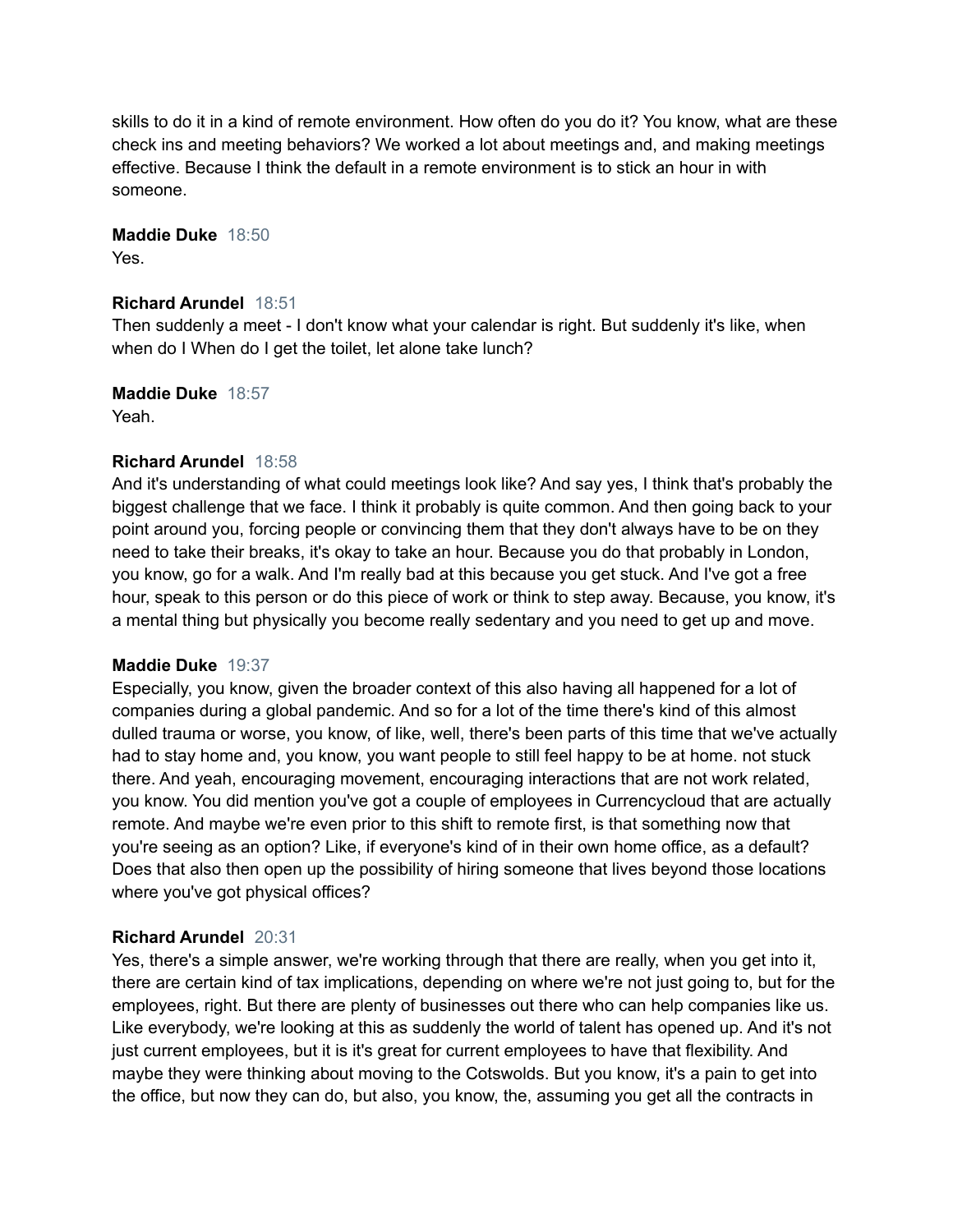place, and you work out the finer details, you can hire people in most places around the world. And that, that, that pool of talent is just incredible. And that kind of cognitive diversity that gives you as a team, as a business is just brilliant in terms of, especially as designs, you know, as we become more global as a business. And as the world becomes more global, I think, you're having people spread across, kind of, different countries and different backgrounds is fantastic.

**Maddie Duke** 21:47

Absolutely.

## **Richard Arundel** 21:48

And I think we have someone, I think we have someone in the Reunion Islands, which is one of those places where you need a map.

## **Maddie Duke** 21:57

Yeah.

## **Richard Arundel** 21:58

And even and not just permanent locating. But I think if we're pretty flexible, if someone says, Listen, you know, I'm going to go, I'm going to holdidays for two weeks, but can I extend for a week or two and work out there? I think the benefits, and I personally saw those benefits, you know, I spent whilst I was in New York, living in New York, in 2020, I spent more time out of New York, I did inside because kids were remote learning. My Manhattan apartment was very small for three kids and myself, my wife. And so we kind of just chatted a little bit. And, you know, we have a few people in the US doing the same thing. You know, they're young, that they're out of their apartment lease, so why not take off? You know, and I think that goes back to that trust, that autonomy, that they're going to do the right thing. And, so far, it's worked out really well.

## **Maddie Duke** 22:47

And I think, you know, a lot of people are kind of, there's a lot of chatter about the great resignation. And you know, how employers are going to have to adapt or have already had to adapt really, also to allow this flexibility that people now kind of feel entitled to and I guess, are entitled to, you know, like, why not, so?

## **Richard Arundel** 23:06

Yeah, and what we've found, I think, the interesting thing, speaking to a number of different people across the industry, is when it first happened, I think there was an expectation that now as people move out of that, let's use the UK as an example, as people move out of the UK, out of London, you might not have to pay them in London salary anymore. But that's not true. Yeah, it's, that's not true. It's kind of balanced. We thought it might kind of balance to where they might be. But no, that's not true. Because people are demanding, I guess, a remote salary, which is great for the employees. It's fantastic the employees. And I think it's fair, right, so you can work where you want to work. But you're right, people need to adapt, need to understand this, I think those that are those persons who I think who aren't progressing like this are gonna miss out on the best talent.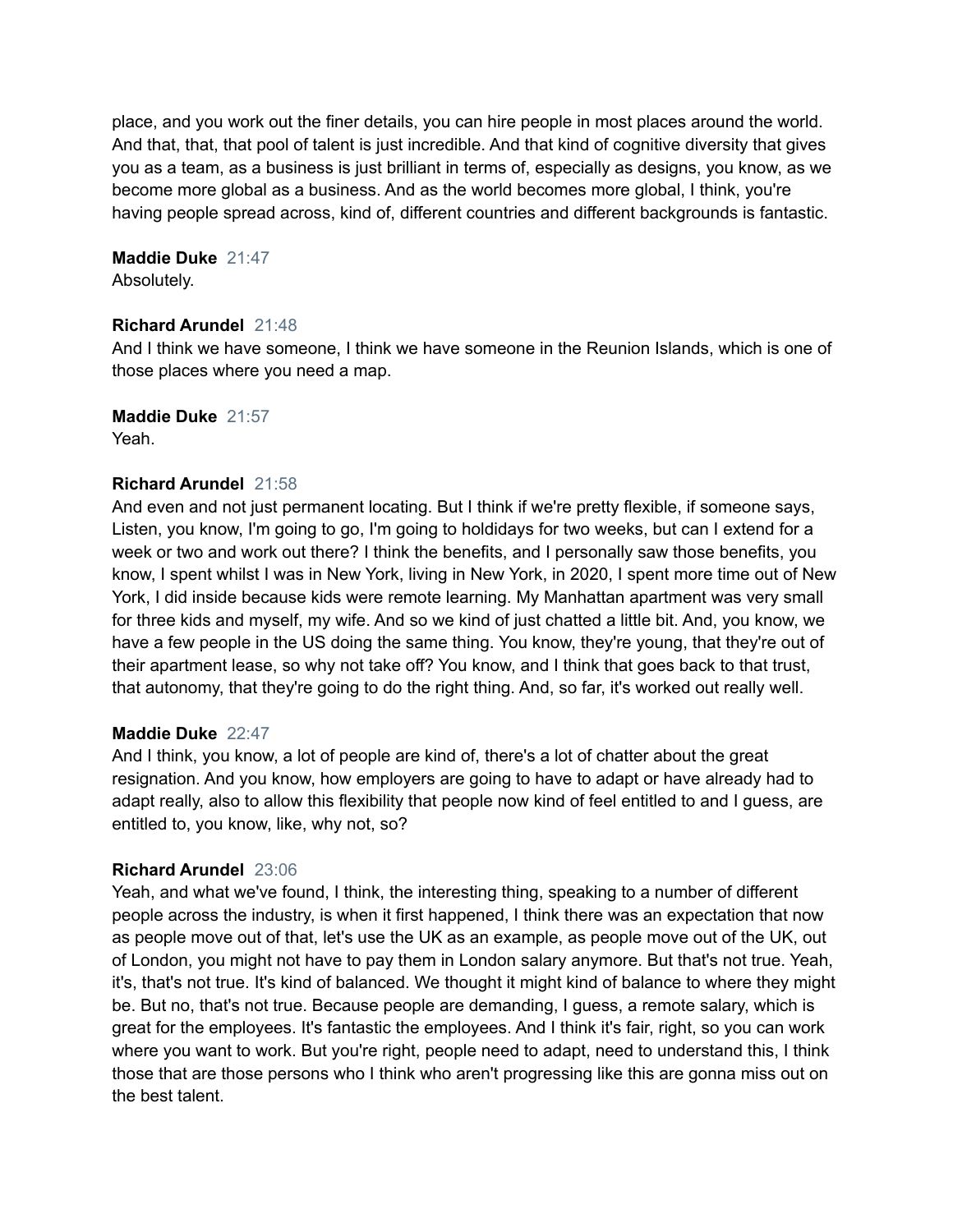#### **Maddie Duke** 23:59

Yes, and potentially, you know, increased turnover costs, and whatever else, you know, it might be an investment, to create a setup that really works and allows people to do their jobs well, and happily in this kind of setup. But the payoff is

#### **Richard Arundel** 24:17

...well the payoff is granted. And if you are crunching the numbers, then the way we looked at it, as you know, the op ex of our London office, we were going to have to take some more space anyway. Now we don't need to. So what do you do with that kind of saved cash you invest in? You don't say I'm going to bank this? Or the suddenly what will we do? And we said, we're going to invest in creating an environment to retain, grow and attract the best talent possible. I think that's when we kind of split it into those three kind of categories. So I think that that kind of that we haven't really touched on this. But one of the other things challenges people have is is how you develop people in this in this environment.

#### **Maddie Duke** 25:00

Yes, yep.

## **Richard Arundel** 25:01

And, again, going back to that kind of management training and coaching, is making sure that this isn't just a check in these, how many people are driven by a lot of people are driven by personal professional improvement. And that I think that's something that people have had to work on about how you do that in a remote environment, I think it's a different skill. And one that people need to know, I said, what we spend a lot of time on is creating this kind of clarity, and reinforcing that clarity across our organization at a business level, but also as a personal level. And I think the conversations are just slightly different. And we spent a lot of time building up what we call, kind of vulnerability based trust with both our teams but also our peers. And the people that work for us. And to have those converse, I think conversations are probably just slightly more vulnerable and more open now in a remote environment. And the trick is to coach people out how to kind of mind for that, and how to get that out, and bring that out of people. Because it's easy enough to kind of switch off your video in a remote setting. Where it's not in the physical world is how you, he kind of tap into that kind of psychology, and really understand how you can develop these people and how you can help them.

#### **Maddie Duke** 26:16

Yeah, and what they want and what's going on, yeah.

#### **Richard Arundel** 26:19

Exactly, yeah, yeah, outside of work, it's really important, I think, to, to spend a bit more time getting to know them on a on a kind of personal level and understand, you know, what is it about your day? So I didn't want to say I can hear your kid screaming in the background? And how does, how does that affect you. And, you know, we had great examples, and both internal but also external. There's one thing that stays with me, there was a one of one of our team in the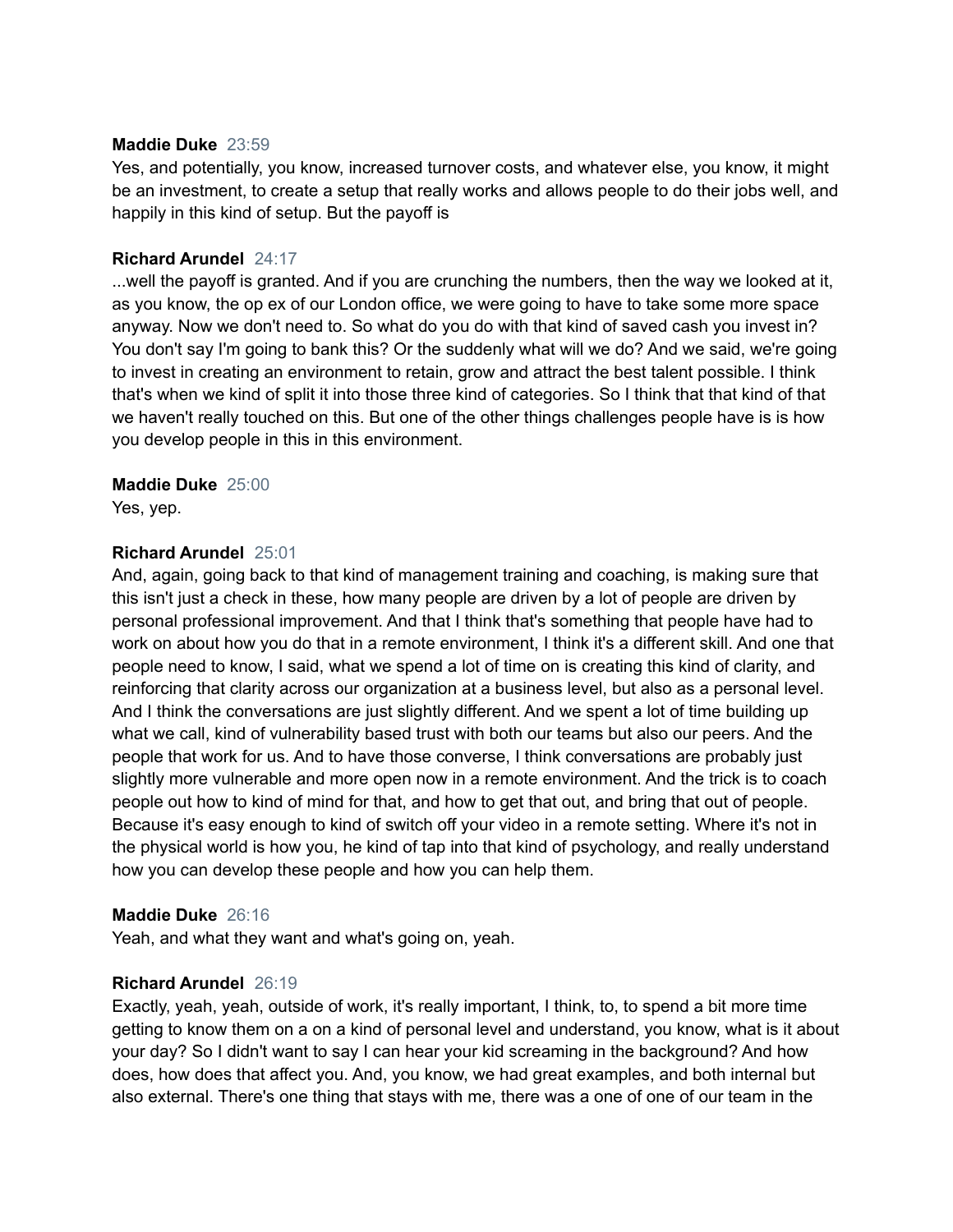US, she used to have kind of regular catch ups with one of our customers. And both had young kids. And both were kind of screaming in the background. So they would play a game of guess the screaming child. And like the repoire that it built was was amazing. And, you know, they, they're really good friends now.

#### **Maddie Duke** 27:04

So that's awesome. Yeah, that's nice. I think also like allowing sometimes the kid to come on to the call. Yeah, if that's what needs to happen. That's what can happen. You know, and I think it's really nice when, when workplaces allow for that sort of flexibility. Maybe a final question for me. We're about a year and a half, beyond this Friday, the 13th date when you went remote and committed to that setup, what are the biggest learnings you've had challenges, highlights and lowlights? What are some of the biggest things that stuck out to you?

#### **Richard Arundel** 27:36

Well to start with a highlight is we didn't procrastinate in terms of our decision to get remote first.

**Maddie Duke** 27:43 Yeah, mmhmm.

#### **Richard Arundel** 27:44

We took a decision. And we went for it. As I said, yeah, Thursday, trial Friday, we're doing this, and so less than this, you know. So it's kind of acting fast, I think was - that kind of set us up and set the tone for us as a business to be kind of successful, and support the employees. I don't know whether this is a pandemic learning or just a general learning, but it's reinforced that it is all about the people. And and looking after your people and, and, and coaching in the right areas, you know, come back to this kind of coaching of people, managers, and how important that is because I think as we scaled as well, it's not just, you know, a message from the top, you don't just, you know, suddenly come down from the mountain with a list of commandments. It's how you, kind of, you coach your teams, and reinforce that across your teams. And keep reinforcing it across your teams. And practice what you preach. It was easy for inactive executive senior leadership to say, oh, you must take your mental health day or you must take vacation. You can't yeah, you shouldn't be responding to emails on a weekend or in the evening. And then you do anyway. So I think the other learning is a personal learning is I am not a fully remote, I'm not set up for fully remote. I have to have physical interaction. You know, I go into the office once a week, maybe once every 10 days. Low lights. Listen, I think everybody struggled. Everybody if you go back and Pandemic aside because I think we all have kind of personal lowlights. From a company point of view, it's not too many, really. I think we've handled it pretty well. And I think we've made some decisions pretty quickly. So we haven't kind of regretted anything we've done, I don't think but I think time will tell as I said earlier, it's we're only 18 months into this kind of new world. Nobody knows everything - if they say they do the lying. But now and then, yeah, I said a lot of learnings but all for me centers around people centers around customers. And I think we've I think we've tackled some of these pretty well, but it's you know, look after people that look after customers, they try and do everything. It's all around kind of coaching of, of your people, managers, which is really important. Give them the tools to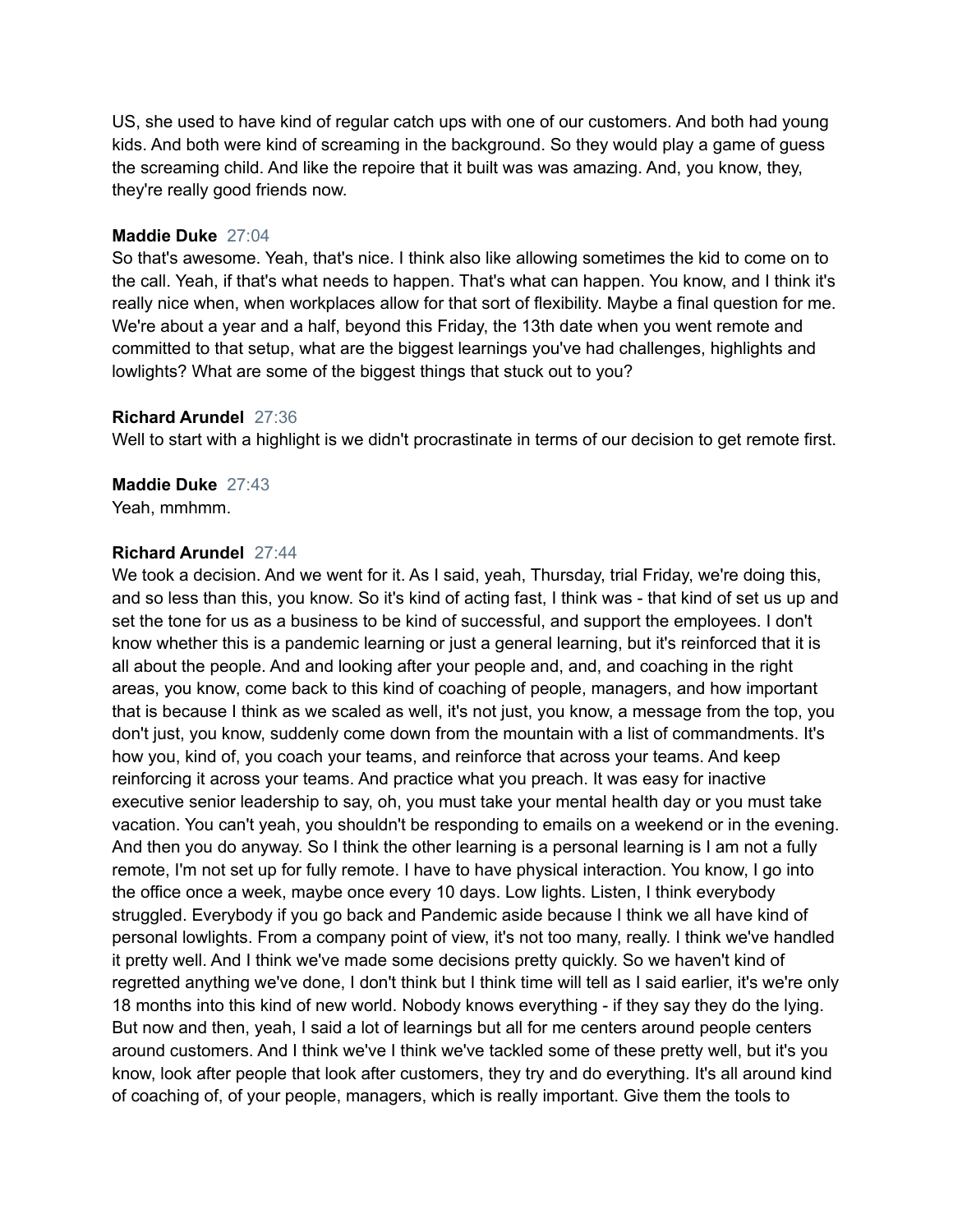succeed. And I said the other one is the interesting learning was, I guess the kind of the salary leveling, and the expectations of okay, I can open this up, and maybe I'll get, you know, two people or three people for the price or two, if I'm not hiring in the middle of middle of town, but no.

### **Maddie Duke** 30:25

Yeah, a lot of people think differently about that. It's interesting. Yeah. But yeah, I mean, that sounds really great. It sounds to me, like you've got a fantastic kind of attitude of openness and willingness to both learn, and also equip everyone else with the skills that you need to figure out that everyone needs to kind of have to continue to manage this, this change. And I think that this, you know, trialing it on Thursday and deciding on Friday and just committing to it even at a time when the world wasn't really quite sure at that stage still, how, how big and how long the pandemic would be affecting us for. So what a great kind of commitment and an commitment to clarity as well like giving, giving your employees you know, I have friends back home, who have been in and out of lockdown, and in and out of the office constantly as Melbourne has gone in and out of lockdowns over the last year and a half. And that that in itself is just absolutely so draining, and so exhausting and power of choice there. It's just like, Oh, now we're back in, oh now we're one day/one off, you know, like, it's...

**Richard Arundel** 31:27

Yeah.

## **Maddie Duke** 31:29

it's just so draining. And I think that having made that commitment that you've made very early on, and you've given yourself so much time, and you've made that investment into to what was needed initially to kind of kick that off as well. Sounds fantastic.

## **Richard Arundel** 31:44

And, and we're proud of the job we've done. And I think if you look at, I guess, our, our business model as well, you know, we, a lot of our customers are our fintechs. And people who are kind of adapting this and I guess, in FinTech, certainly in the UK, but I think they are leading the charge with this kind of new way of working. And so it hasn't all been our ideas we talked to, we talked to, you know, partners, we talked to a lot of our customers about this type of stuff. And you know, it's worst, what we do is very exciting, you know, to talk about kind of cross border payments, infrastructure, when you take that away. And so let's actually talk about people how you doing it, you know, how you servicing your customers, and how you talk about your people. And you're learning a lot and said, It's so fascinating. I think some other kind of incumbent industries or incumbent institutions can learn a lot as well from these ways of working. And I think the risk is, if they don't, they might start to lose some of their top talent. Because people are realizing this is the new way of working. I think what's been fascinating is how quickly there have been companies that have either pivoted or even been set up to support this way of working. And it's a booming industry, which is great. So this isn't, you know, a fad. This is a, you know, it's an evolution, it's not quite a revolution, it's an evolution of the ways of working. And if anybody listening wants to pick my brains about more of the stuff that we've done, or I've seen,